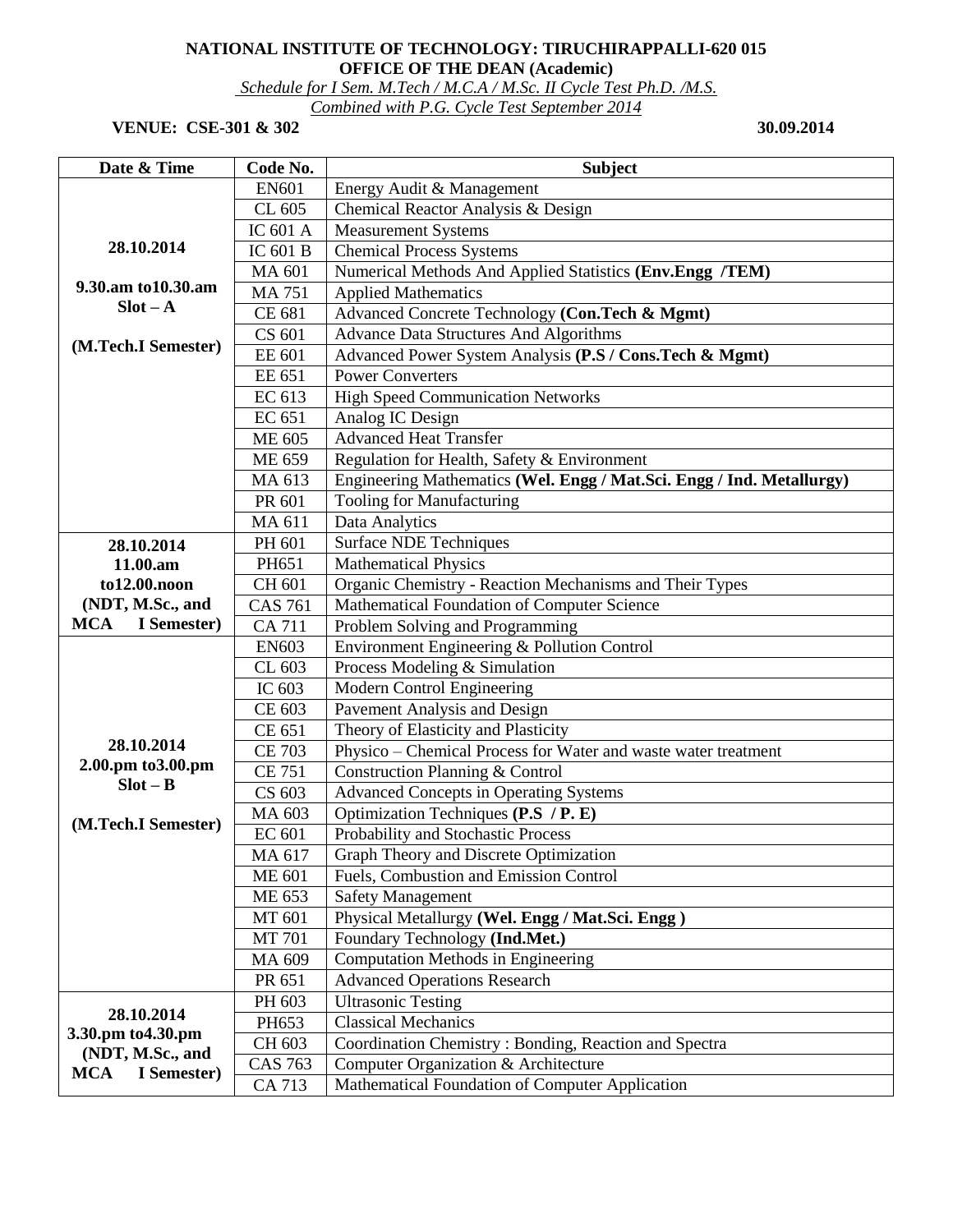| Date & Time               | Code No.       | <b>Subject</b>                                            |
|---------------------------|----------------|-----------------------------------------------------------|
|                           | <b>EN 627</b>  | Instrumentation & Control in Energy Systems               |
|                           | CL 601         | Advanced Process Control (Chemical. Eng / PCI)            |
|                           | CE 619         | <b>Transportation Systems</b>                             |
|                           | <b>CE681</b>   | Advanced Concrete Technology (Strl. Engg)                 |
|                           | <b>CE 701</b>  | <b>Environmental Chemistry and Microbiology</b>           |
| 29.10.2014                | <b>CE 775</b>  | <b>Modern Construction Materials</b>                      |
| 9.30.am to 10.30.am       | CS 653         | <b>Advance Networks Principles and Protocols</b>          |
|                           | EE611          | Power Conversion Techniques (Cons.Tech & Mgmt / P.S)      |
| $Slot - C$                | ME 676         | Welding Technology                                        |
|                           | EC 605         | <b>Microwave Circuits</b>                                 |
| (M.Tech I Semester)       | EC 657         | Digital System Design                                     |
|                           | ME 603         | <b>Advanced Fluid Mechanics</b>                           |
|                           | <b>ME 657</b>  | Safety in Engineering Industry                            |
|                           | MT 603         | Welding Processes -I                                      |
|                           | MT 655         | Thermodynamics and Kinetics                               |
|                           | MT 651         | <b>Physical Metallurgy</b>                                |
|                           | PR 603         | Casting and Welding Technology                            |
|                           | PR 653         | Analysis and Control of Manufacturing Systems             |
| 29.10.2014                | PH 655         | <b>Quantum Mechanics</b>                                  |
| 11.00.am                  | PH 605         | Radiographic Testing and Radiation Safety                 |
| to12.00.noon              | CH 605         | Quantum Chemistry and Group Theory                        |
| (NDT, M.Sc / MCA          | <b>CAS 765</b> | Data Structures and Algorithms                            |
| I Semester)               | CA 715         | <b>Computer Organization And Architecture</b>             |
|                           | <b>EN605</b>   | Solar Energy Utilization                                  |
|                           | CL 611         | <b>New Separation Techniques</b>                          |
|                           | IC 663         | Signal Conditioning and Processing                        |
|                           | CE 601         | Highway Traffic Analysis and Design                       |
| 29.10.2014                | CE 653         | Matrix Methods of Structural Analysis                     |
| 2.00pm to 3.00pm          | <b>CE 711</b>  | Solid and Hazardous waste management                      |
| $Slot - D$                | <b>CE 755</b>  | Contracts & Specifications                                |
|                           | CS 617         | Principles of Cryptography                                |
|                           | EE 655         | <b>System Theory</b>                                      |
| (M.Tech I Semester)       | EC 659         | Modeling and Synthesis with Verilog HDL (Comm.Sys / VLSI) |
|                           | MA 609         | <b>Mathematical Methods</b>                               |
|                           | MA 611         | Probability and Statistics                                |
|                           | PH 610         | Electrical, Magnetic and Optioelectric Materials          |
|                           | MT 703         | <b>Welding Process</b>                                    |
|                           | PR 605         | <b>Manufacturing Management</b>                           |
|                           | PR 655         | <b>Systems Engineering</b>                                |
| 29.10.2014                | PH 657         | Electronics                                               |
| 3.30.pm to 4.30.pm        | CH 607         | <b>Instrumental Methods of Chemical Analysis</b>          |
| (NDT, M.Sc., and          | <b>CAS 767</b> | Data Base Management System                               |
| <b>MCA</b><br>I Semester) | <b>CA 717</b>  | <b>Accounting and Financial Management</b>                |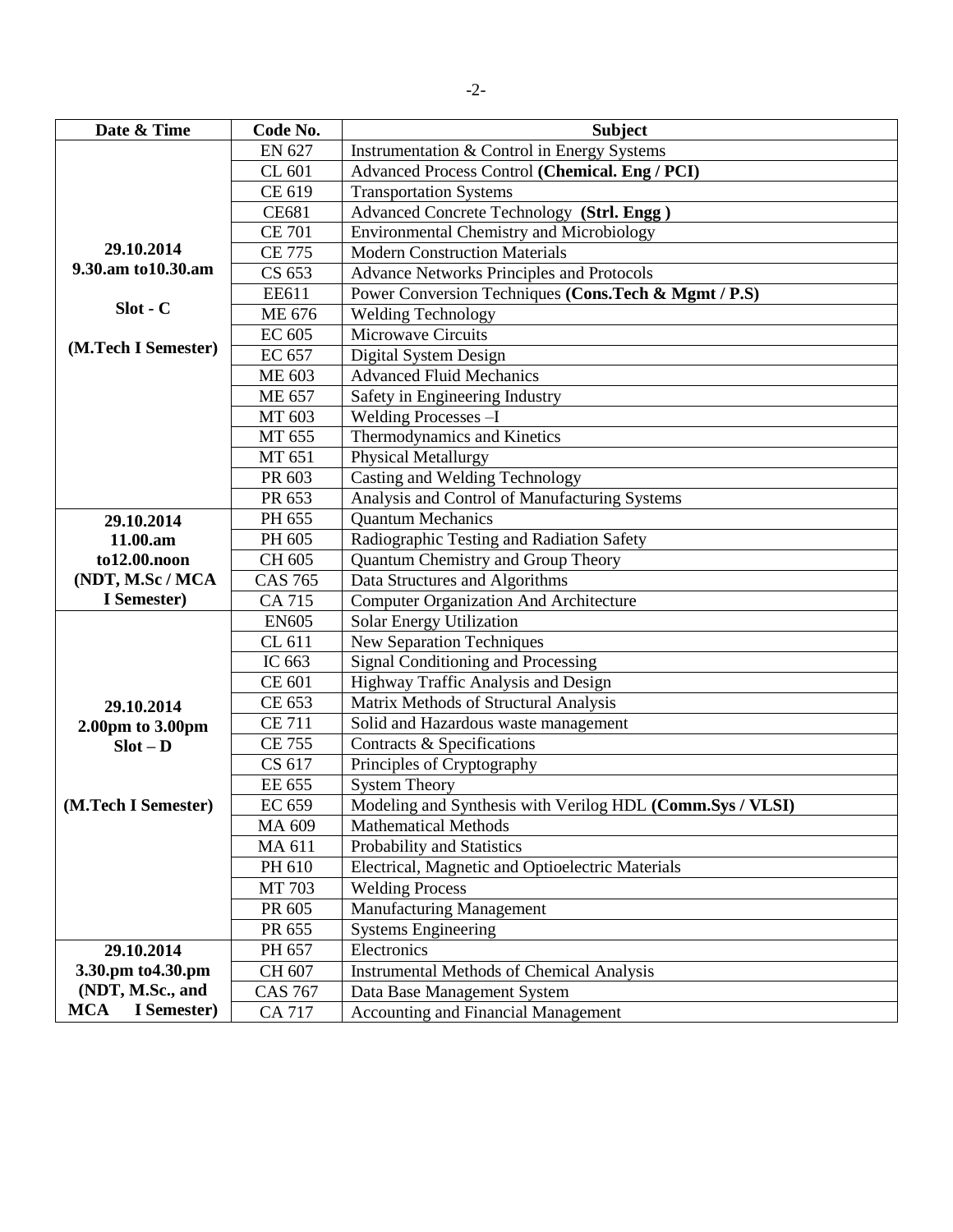| 30.10.2014<br>EN 611<br>Fuels & Combustion Technology<br>9.30.am to 10.30am<br>CL 618<br><b>Ecology for Engineers</b><br>$Slot - E$<br>IC 667<br><b>Instrumentation for System Analysis</b><br>IC 669<br><b>Soft Computing Techniques</b><br>Human Resource Management<br>HM712<br>(M.Tech I Semester)<br>CE 684<br>Analysis of Deep Foundation<br>Water and Air Quality Models<br><b>CE 714</b><br><b>Parallel Computer Architecture</b><br>CS 605<br><b>EE</b> 618<br>Fuzzy Systems<br>Digital Simulation of Power Electronics Circuits<br>EE 641<br>Digital Signal Processing Structures For VLSI (Comy.sys / VLSI)<br>EC 661<br><b>Advanced IC Engines</b><br>ME 643<br>Safety in Material Handling (ISE / CTM)<br>ME 675<br>MT 612<br>Design of Weldments<br><b>Tolerance Technology</b><br>PR 629<br>Materials Technology<br>PR614<br>PR 674<br>Human Resource Management<br>Digital Signal and Image Processing (NDT / M.Sc Physics)<br>PH 611<br>30.10.2014<br>CH 631<br><b>Medicinal Chemistry</b><br>11.00.am to12.00.noon<br><b>CAS 769</b><br>(NDT, M.Sc., and<br><b>Operating Systems</b><br>Probability and Statistical Methods<br>I Semester)<br><b>MCA</b><br>CA 719<br><b>CST 717</b><br><b>Thermal Engineering</b><br>30.10.2014<br><b>Industrial Waste Management</b><br>CL 622<br>2.00pm to 3.00pm<br>IC 665<br><b>Computer Control of Processes</b><br>$Slot - F$<br><b>CE 733</b><br>Remote Sensing and GIS for Environmental Applications (TEM / Env. Engg)<br>Pavement Materials (TEM)<br>CE 613<br><b>Advanced Steel Structures</b><br>CE 669 |  |
|------------------------------------------------------------------------------------------------------------------------------------------------------------------------------------------------------------------------------------------------------------------------------------------------------------------------------------------------------------------------------------------------------------------------------------------------------------------------------------------------------------------------------------------------------------------------------------------------------------------------------------------------------------------------------------------------------------------------------------------------------------------------------------------------------------------------------------------------------------------------------------------------------------------------------------------------------------------------------------------------------------------------------------------------------------------------------------------------------------------------------------------------------------------------------------------------------------------------------------------------------------------------------------------------------------------------------------------------------------------------------------------------------------------------------------------------------------------------------------------------------------------------------------------------------------------------|--|
|                                                                                                                                                                                                                                                                                                                                                                                                                                                                                                                                                                                                                                                                                                                                                                                                                                                                                                                                                                                                                                                                                                                                                                                                                                                                                                                                                                                                                                                                                                                                                                        |  |
|                                                                                                                                                                                                                                                                                                                                                                                                                                                                                                                                                                                                                                                                                                                                                                                                                                                                                                                                                                                                                                                                                                                                                                                                                                                                                                                                                                                                                                                                                                                                                                        |  |
|                                                                                                                                                                                                                                                                                                                                                                                                                                                                                                                                                                                                                                                                                                                                                                                                                                                                                                                                                                                                                                                                                                                                                                                                                                                                                                                                                                                                                                                                                                                                                                        |  |
|                                                                                                                                                                                                                                                                                                                                                                                                                                                                                                                                                                                                                                                                                                                                                                                                                                                                                                                                                                                                                                                                                                                                                                                                                                                                                                                                                                                                                                                                                                                                                                        |  |
|                                                                                                                                                                                                                                                                                                                                                                                                                                                                                                                                                                                                                                                                                                                                                                                                                                                                                                                                                                                                                                                                                                                                                                                                                                                                                                                                                                                                                                                                                                                                                                        |  |
|                                                                                                                                                                                                                                                                                                                                                                                                                                                                                                                                                                                                                                                                                                                                                                                                                                                                                                                                                                                                                                                                                                                                                                                                                                                                                                                                                                                                                                                                                                                                                                        |  |
|                                                                                                                                                                                                                                                                                                                                                                                                                                                                                                                                                                                                                                                                                                                                                                                                                                                                                                                                                                                                                                                                                                                                                                                                                                                                                                                                                                                                                                                                                                                                                                        |  |
|                                                                                                                                                                                                                                                                                                                                                                                                                                                                                                                                                                                                                                                                                                                                                                                                                                                                                                                                                                                                                                                                                                                                                                                                                                                                                                                                                                                                                                                                                                                                                                        |  |
|                                                                                                                                                                                                                                                                                                                                                                                                                                                                                                                                                                                                                                                                                                                                                                                                                                                                                                                                                                                                                                                                                                                                                                                                                                                                                                                                                                                                                                                                                                                                                                        |  |
|                                                                                                                                                                                                                                                                                                                                                                                                                                                                                                                                                                                                                                                                                                                                                                                                                                                                                                                                                                                                                                                                                                                                                                                                                                                                                                                                                                                                                                                                                                                                                                        |  |
|                                                                                                                                                                                                                                                                                                                                                                                                                                                                                                                                                                                                                                                                                                                                                                                                                                                                                                                                                                                                                                                                                                                                                                                                                                                                                                                                                                                                                                                                                                                                                                        |  |
|                                                                                                                                                                                                                                                                                                                                                                                                                                                                                                                                                                                                                                                                                                                                                                                                                                                                                                                                                                                                                                                                                                                                                                                                                                                                                                                                                                                                                                                                                                                                                                        |  |
|                                                                                                                                                                                                                                                                                                                                                                                                                                                                                                                                                                                                                                                                                                                                                                                                                                                                                                                                                                                                                                                                                                                                                                                                                                                                                                                                                                                                                                                                                                                                                                        |  |
|                                                                                                                                                                                                                                                                                                                                                                                                                                                                                                                                                                                                                                                                                                                                                                                                                                                                                                                                                                                                                                                                                                                                                                                                                                                                                                                                                                                                                                                                                                                                                                        |  |
|                                                                                                                                                                                                                                                                                                                                                                                                                                                                                                                                                                                                                                                                                                                                                                                                                                                                                                                                                                                                                                                                                                                                                                                                                                                                                                                                                                                                                                                                                                                                                                        |  |
|                                                                                                                                                                                                                                                                                                                                                                                                                                                                                                                                                                                                                                                                                                                                                                                                                                                                                                                                                                                                                                                                                                                                                                                                                                                                                                                                                                                                                                                                                                                                                                        |  |
|                                                                                                                                                                                                                                                                                                                                                                                                                                                                                                                                                                                                                                                                                                                                                                                                                                                                                                                                                                                                                                                                                                                                                                                                                                                                                                                                                                                                                                                                                                                                                                        |  |
|                                                                                                                                                                                                                                                                                                                                                                                                                                                                                                                                                                                                                                                                                                                                                                                                                                                                                                                                                                                                                                                                                                                                                                                                                                                                                                                                                                                                                                                                                                                                                                        |  |
|                                                                                                                                                                                                                                                                                                                                                                                                                                                                                                                                                                                                                                                                                                                                                                                                                                                                                                                                                                                                                                                                                                                                                                                                                                                                                                                                                                                                                                                                                                                                                                        |  |
|                                                                                                                                                                                                                                                                                                                                                                                                                                                                                                                                                                                                                                                                                                                                                                                                                                                                                                                                                                                                                                                                                                                                                                                                                                                                                                                                                                                                                                                                                                                                                                        |  |
|                                                                                                                                                                                                                                                                                                                                                                                                                                                                                                                                                                                                                                                                                                                                                                                                                                                                                                                                                                                                                                                                                                                                                                                                                                                                                                                                                                                                                                                                                                                                                                        |  |
|                                                                                                                                                                                                                                                                                                                                                                                                                                                                                                                                                                                                                                                                                                                                                                                                                                                                                                                                                                                                                                                                                                                                                                                                                                                                                                                                                                                                                                                                                                                                                                        |  |
|                                                                                                                                                                                                                                                                                                                                                                                                                                                                                                                                                                                                                                                                                                                                                                                                                                                                                                                                                                                                                                                                                                                                                                                                                                                                                                                                                                                                                                                                                                                                                                        |  |
|                                                                                                                                                                                                                                                                                                                                                                                                                                                                                                                                                                                                                                                                                                                                                                                                                                                                                                                                                                                                                                                                                                                                                                                                                                                                                                                                                                                                                                                                                                                                                                        |  |
|                                                                                                                                                                                                                                                                                                                                                                                                                                                                                                                                                                                                                                                                                                                                                                                                                                                                                                                                                                                                                                                                                                                                                                                                                                                                                                                                                                                                                                                                                                                                                                        |  |
|                                                                                                                                                                                                                                                                                                                                                                                                                                                                                                                                                                                                                                                                                                                                                                                                                                                                                                                                                                                                                                                                                                                                                                                                                                                                                                                                                                                                                                                                                                                                                                        |  |
|                                                                                                                                                                                                                                                                                                                                                                                                                                                                                                                                                                                                                                                                                                                                                                                                                                                                                                                                                                                                                                                                                                                                                                                                                                                                                                                                                                                                                                                                                                                                                                        |  |
| (M.Tech<br><b>CE 753</b><br><b>Construction Economics &amp; Finance</b>                                                                                                                                                                                                                                                                                                                                                                                                                                                                                                                                                                                                                                                                                                                                                                                                                                                                                                                                                                                                                                                                                                                                                                                                                                                                                                                                                                                                                                                                                                |  |
| I Semester)<br>CS 613<br>Design and Analysis of Parallel Algorithms                                                                                                                                                                                                                                                                                                                                                                                                                                                                                                                                                                                                                                                                                                                                                                                                                                                                                                                                                                                                                                                                                                                                                                                                                                                                                                                                                                                                                                                                                                    |  |
| Principles of VLSI Design (P.S / P.E)<br>EE 637                                                                                                                                                                                                                                                                                                                                                                                                                                                                                                                                                                                                                                                                                                                                                                                                                                                                                                                                                                                                                                                                                                                                                                                                                                                                                                                                                                                                                                                                                                                        |  |
| <b>Advanced Digital Signal Processing</b><br>EC 603                                                                                                                                                                                                                                                                                                                                                                                                                                                                                                                                                                                                                                                                                                                                                                                                                                                                                                                                                                                                                                                                                                                                                                                                                                                                                                                                                                                                                                                                                                                    |  |
| EC 653<br><b>Basics of VLSI</b>                                                                                                                                                                                                                                                                                                                                                                                                                                                                                                                                                                                                                                                                                                                                                                                                                                                                                                                                                                                                                                                                                                                                                                                                                                                                                                                                                                                                                                                                                                                                        |  |
| Analysis and Design of Pressure Vessels<br>ME 607                                                                                                                                                                                                                                                                                                                                                                                                                                                                                                                                                                                                                                                                                                                                                                                                                                                                                                                                                                                                                                                                                                                                                                                                                                                                                                                                                                                                                                                                                                                      |  |
| ME 655<br>Occupational Health and Hygiene                                                                                                                                                                                                                                                                                                                                                                                                                                                                                                                                                                                                                                                                                                                                                                                                                                                                                                                                                                                                                                                                                                                                                                                                                                                                                                                                                                                                                                                                                                                              |  |
| MT 619 / 622<br>Surface Engineering (Ins.Met & Mat Sci.)                                                                                                                                                                                                                                                                                                                                                                                                                                                                                                                                                                                                                                                                                                                                                                                                                                                                                                                                                                                                                                                                                                                                                                                                                                                                                                                                                                                                                                                                                                               |  |
| Particulate Technology (Ins.Met & Mat Sci.)<br>MT 665                                                                                                                                                                                                                                                                                                                                                                                                                                                                                                                                                                                                                                                                                                                                                                                                                                                                                                                                                                                                                                                                                                                                                                                                                                                                                                                                                                                                                                                                                                                  |  |
| PR 617<br><b>Metal Cutting Technology</b>                                                                                                                                                                                                                                                                                                                                                                                                                                                                                                                                                                                                                                                                                                                                                                                                                                                                                                                                                                                                                                                                                                                                                                                                                                                                                                                                                                                                                                                                                                                              |  |
| PR 673<br><b>Total Quality Management</b>                                                                                                                                                                                                                                                                                                                                                                                                                                                                                                                                                                                                                                                                                                                                                                                                                                                                                                                                                                                                                                                                                                                                                                                                                                                                                                                                                                                                                                                                                                                              |  |
| PR 663<br>Design And Analysis of Experiments                                                                                                                                                                                                                                                                                                                                                                                                                                                                                                                                                                                                                                                                                                                                                                                                                                                                                                                                                                                                                                                                                                                                                                                                                                                                                                                                                                                                                                                                                                                           |  |
| 30.10.2014<br>PH 615<br><b>Material Characterization Techniques</b>                                                                                                                                                                                                                                                                                                                                                                                                                                                                                                                                                                                                                                                                                                                                                                                                                                                                                                                                                                                                                                                                                                                                                                                                                                                                                                                                                                                                                                                                                                    |  |
| 3.30.pm to 4.30 pm<br>(NDT & MCA I<br><b>Business Communication</b><br>CA 703<br>Semester)                                                                                                                                                                                                                                                                                                                                                                                                                                                                                                                                                                                                                                                                                                                                                                                                                                                                                                                                                                                                                                                                                                                                                                                                                                                                                                                                                                                                                                                                             |  |